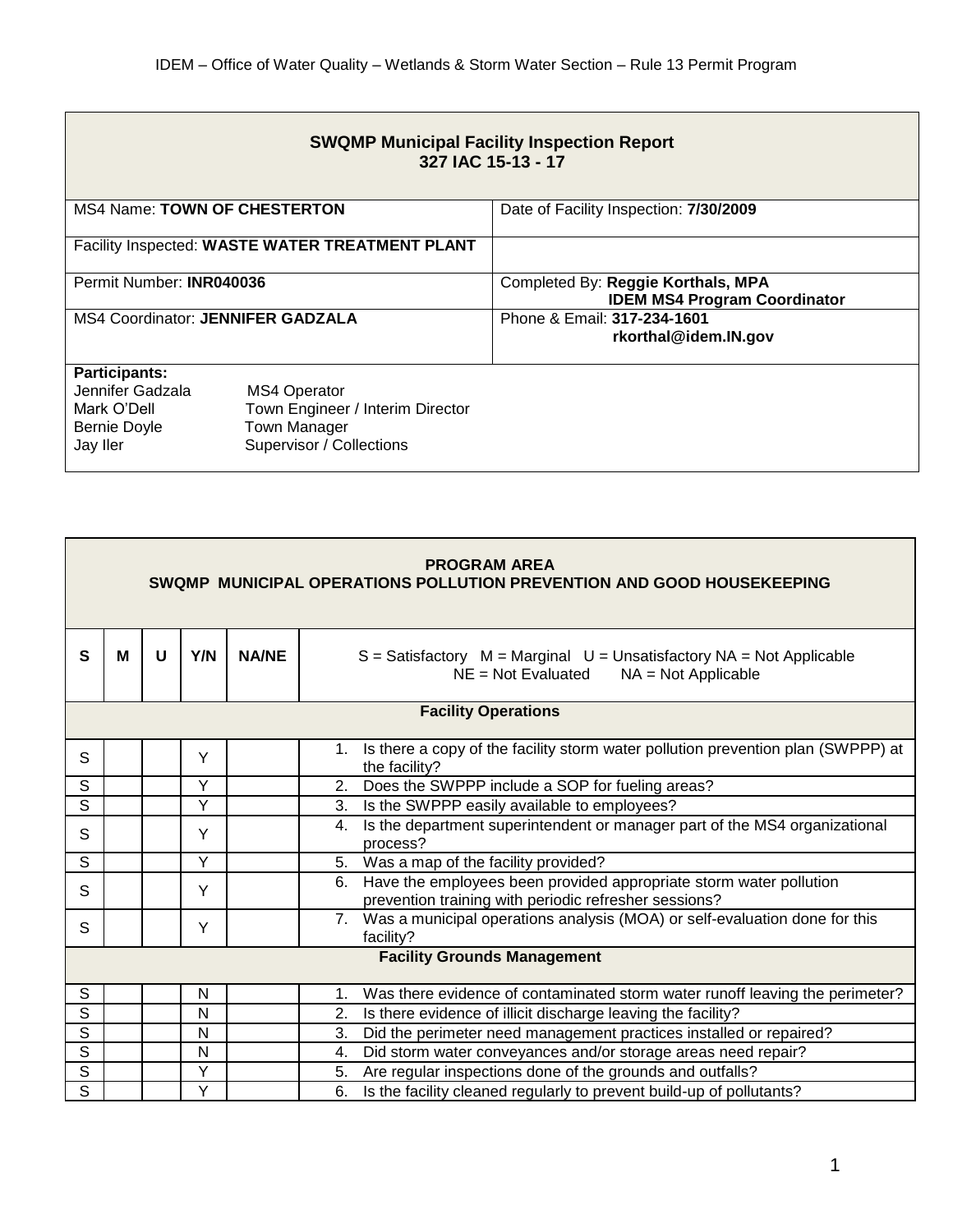| $\overline{s}$                               |                                         | Υ              |           | Are storm drain inlets labeled and free of debris?<br>7.                           |  |  |  |
|----------------------------------------------|-----------------------------------------|----------------|-----------|------------------------------------------------------------------------------------|--|--|--|
| $\overline{s}$                               |                                         | Υ              |           | 8.<br>Are storm drain outlets labeled and free of debris?                          |  |  |  |
|                                              |                                         | N              |           | Do discharges drain to the storm sewers? TO WWTP<br>9.                             |  |  |  |
| $\overline{s}$                               |                                         | Y              |           | 10. Are outside dumpsters in proper condition with covers?                         |  |  |  |
|                                              |                                         |                | <b>NA</b> | 11. Are turf management practices in place for grass areas?                        |  |  |  |
| $\overline{\mathsf{s}}$                      |                                         | Y              |           | 12. Is there a parking lot maintenance program in place at the facility?           |  |  |  |
|                                              |                                         |                | <b>NA</b> | 13. Is there an integrated pest management program in place for if applicable?     |  |  |  |
| <b>Material Storage and Waste Management</b> |                                         |                |           |                                                                                    |  |  |  |
|                                              |                                         |                |           |                                                                                    |  |  |  |
| ${\mathbb S}$                                |                                         | Υ              |           | Are BMPs in place for waste materials removed from the operational areas?<br>1.    |  |  |  |
| $\overline{s}$                               |                                         | Y              |           | Are recycled materials disposed of in the proper manner?<br>2.                     |  |  |  |
| $\overline{s}$                               |                                         | $\overline{Y}$ |           | 3.<br>Are all containers properly labeled?                                         |  |  |  |
|                                              |                                         |                |           | Is secondary containment provided to prevent accidental loss of concentrated<br>4. |  |  |  |
| S                                            |                                         | Y              |           | solutions?                                                                         |  |  |  |
|                                              |                                         |                |           | PORTABLE SWIMMING POOL INNOVATIVE CONTAINMENT                                      |  |  |  |
| S                                            |                                         | Ÿ              |           | Are all hazardous materials properly labeled and disposed of?<br>5.                |  |  |  |
| $\overline{s}$                               |                                         | Υ              |           | Is bulk bag storage regularly inspected for tares and leakage?<br>6.               |  |  |  |
| $\mathsf{S}$                                 |                                         | N              |           | Is there any evidence of contaminated materials being stored outside and not       |  |  |  |
|                                              |                                         |                |           | under cover?                                                                       |  |  |  |
| S                                            |                                         | Y              |           | 8. STOCKPILES: Are outdoor stockpiles properly managed?                            |  |  |  |
|                                              |                                         |                |           | SLUDGE STORED UNDER ROOF                                                           |  |  |  |
|                                              |                                         |                | <b>NA</b> | 9. SALT / SAND: Are deicing materials properly stored under cover?                 |  |  |  |
|                                              |                                         |                | <b>NA</b> | 10. COMPOSTING: Is composting materials properly managed and contained?            |  |  |  |
|                                              |                                         |                |           | (leaves and grass)                                                                 |  |  |  |
|                                              |                                         |                | <b>NA</b> | 11. If applicable, has a designated snow disposal area been established?           |  |  |  |
|                                              |                                         |                | <b>NA</b> | 12. Are pesticides, herbicides, and fertilizers used? Are BMPs in place? Are low   |  |  |  |
|                                              |                                         |                |           | phosphorous / no phosphorous fertilizers used?                                     |  |  |  |
|                                              | Fleet and Off-Road Vehicle Maintenance, |                |           |                                                                                    |  |  |  |
| S                                            |                                         | Υ              |           | Is there a designated vehicle maintenance area at the facility?<br>1.              |  |  |  |
| $\overline{s}$                               |                                         | Y              |           | Have vehicle maintenance practices been implemented?<br>2.                         |  |  |  |
|                                              |                                         | N              |           | 3.<br>Do inside drains go to storm water conveyance?                               |  |  |  |
| ${\mathbb S}$                                |                                         | Υ              |           | Do vehicle washout areas have BMPs in place?<br>4.                                 |  |  |  |
| $\overline{s}$                               |                                         | Y              |           | Is used oil properly labeled, contained and disposed of?<br>5.                     |  |  |  |
| $\mathsf S$                                  |                                         | Υ              |           | Is written documentation kept of vehicle maintenance, spills and clean-up in<br>6. |  |  |  |
|                                              |                                         |                |           | vehicle maintenance area?                                                          |  |  |  |
| $\overline{\mathsf{s}}$                      |                                         | $\vee$         |           | 7. Are spill kits located within the vehicle maintenance area?                     |  |  |  |
| <b>Fueling Facilities</b>                    |                                         |                |           |                                                                                    |  |  |  |
| ${\mathsf S}$                                |                                         | Υ              |           | Do fueling facilities have BMPs in place? (Diesel)<br>8.                           |  |  |  |
| $\overline{s}$                               |                                         | Y              |           | Are fuel spill tracked and clean-up documented?<br>9.                              |  |  |  |
| $\overline{s}$                               |                                         | Y              |           | 10. Are regular inspections done of fueling terminals?                             |  |  |  |
|                                              |                                         | N              |           | 11. Are there spill kits available near fueling areas?                             |  |  |  |
| $\mathsf S$                                  |                                         | Υ              |           | 12. Is overflow protection installed for fuel tanks?                               |  |  |  |
|                                              |                                         | ${\sf N}$      |           | 13. Is there a cover over the fueling facility?                                    |  |  |  |
|                                              |                                         | N              |           | 14. Are storm drains located near the fueling station?                             |  |  |  |
| ${\mathbb S}$                                |                                         | Υ              |           | 15. Is there proper signage at fueling sites?                                      |  |  |  |
| $\overline{\mathsf{S}}$                      |                                         | Y              |           | 16. Have all employees that use the fueling facility been properly trained?        |  |  |  |
| $\overline{s}$                               |                                         | Y              |           | 17. Are fuel spills and clean-up activities documented?                            |  |  |  |
|                                              |                                         |                |           |                                                                                    |  |  |  |
|                                              |                                         |                |           |                                                                                    |  |  |  |